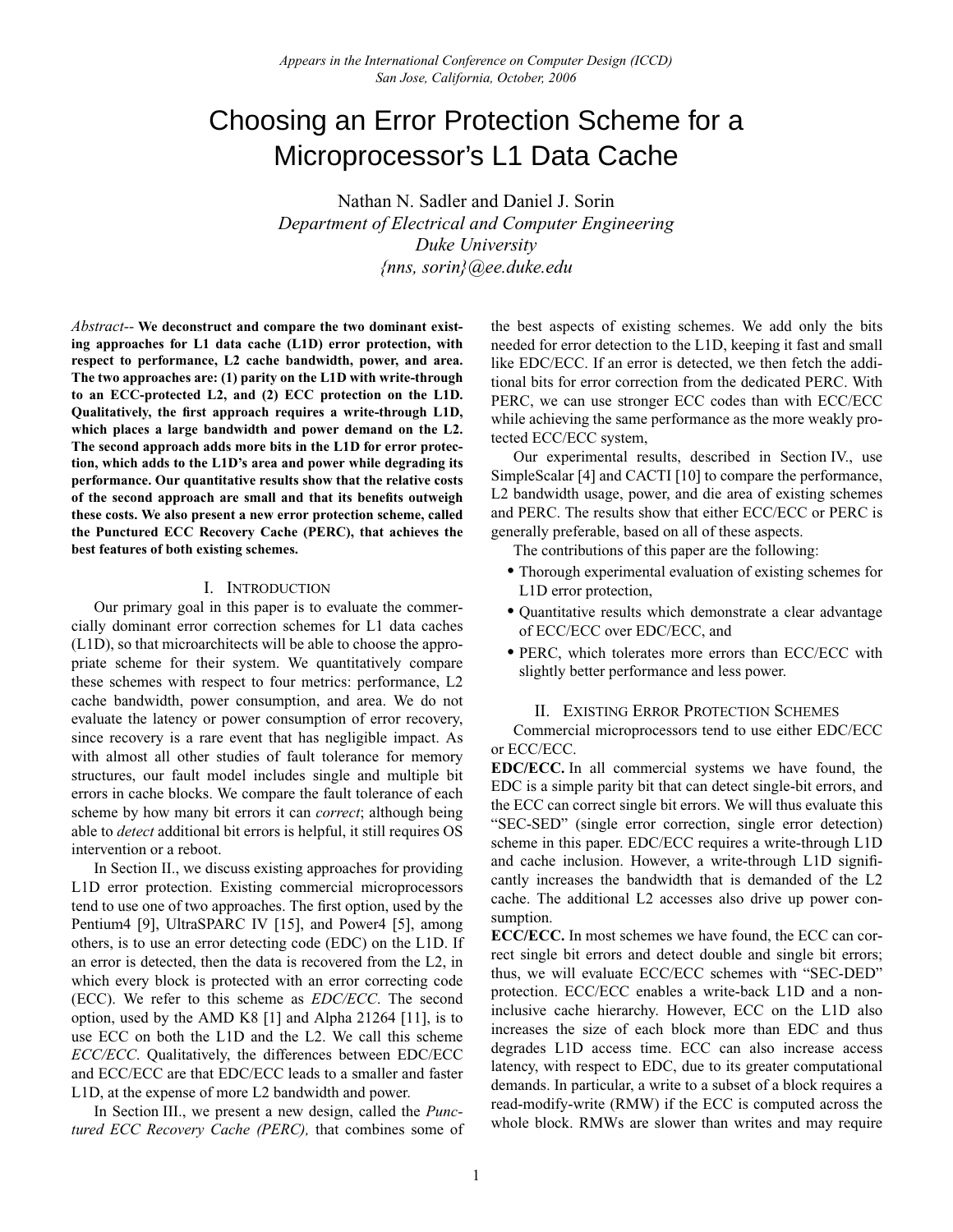

<span id="page-1-1"></span>on the particular punctured error code chosen. The example assumes that  $ECC_{np}$  is the concatenation of  $EDC_p$  and  $ECC_p$ .

adding ports on the cache. Applying ECC at the word granularity avoids RMWs, but it requires more check bits per block and thus a larger, slower, and more power-hungry L1D.

**Other Schemes.** Kim and Somani [12] use parity caching and shadow checking to selectively protect the most recently used cache blocks. Zhang et al. [17] maintain multiple copies of certain blocks in the L1D, and they use these replicas for error detection and correction. Several proposals [12, 13, 3] use early writebacks of dirty blocks (or scrubbing) to reduce the lifetime of dirty blocks in the L1D. Similarly, Asadi et al. [3] periodically refresh L1D blocks with data from the L2. None of these schemes can provide traditional guarantees for error coverage (i.e., all errors of type Y are tolerated), since coverage depends on data access patterns. Zhang [16] uses a replication cache (R-cache), which holds replicas outside the L1D to avoid using its precious resources just for replicas. The R-cache can protect all cache blocks, but entries in the small R-cache must frequently be written back to the L2, which places some bandwidth and power burden on the L2 (but less than EDC/ECC). Li et al. [13] protect clean L1D blocks with parity (and re-fetch from the ECC-protected L2 on an error) and dirty blocks with ECC.

# III. PUNCTURED ECC RECOVERY CACHE

<span id="page-1-0"></span>The goal of the PERC is to be able to tolerate errors in the L1D without significantly degrading performance, increasing L2 bandwidth, or increasing power usage.

# *A. Punctured Error Codes*

Error codes add *r* check bits to each *k*-bit piece of data to create *n-*bit (*n=r+k)* codewords that contain information redundancy. The error detection and correction capabilities of a code are determined by its *Hamming distance*, which is the minimum number of bits in which any two codewords differ from each other. A code can detect *d*-bit errors with a Hamming distance of *d*+1 and correct *c*-bit errors with a distance of 2*c*+1.

For PERC, we leverage the properties of punctured error codes [6, 7]. What differentiates a punctured code is that the *r* check bits can be separated into  $r_d$  bits for detection and  $r_c$  bits for correction ( $r = r_d + r_c$ ). We denote the  $r_d$  punctured error detection bits as  $EDC_p$  and the  $r_c$  punctured error correction bits as  $ECC_p$ , and we denote non-punctured codes with  $EDC_{np}$ and  $\text{ECC}_{\text{np}}$ . Given the datum and  $\text{EDC}_{\text{p}}$ , we can detect all *d*-bit errors. Given the datum,  $EDC_p$ , and  $\text{ECC}_p$ , we can correct all *c*-bit errors. The values of *d* and *c* depend on the Hamming distance of the chosen code.

In our PERC design, we use a punctured Reed-Solomon code. We assume that  $EDC_p$  and  $ECC_p$  will be added at the word granularity, instead of block granularity, to avoid having to perform RMWs for every store that does not write the entire block. The code adds 8 bits per 32-bit word. One bit provides a Hamming distance of two and is used for single-bit error detection, while the remaining seven bits provide single-bit error correction, which is the same as the EDC/ECC and ECC/ECC schemes we will compare against. The tag bits and status bits for each block are protected with the same code. Other punctured codes exist, but exploring them is beyond the scope of this paper.

#### *B. Using Punctured Codes in the PERC*

The organization of the PERC, as illustrated in [Figure 1](#page-1-1), is similar to that of the L1D. It has the same number of frames and the same set associativity. For each data word in the L1D, the PERC has a corresponding  $ECC_p$  code. The difference is that each block in the PERC has one more field than the corre-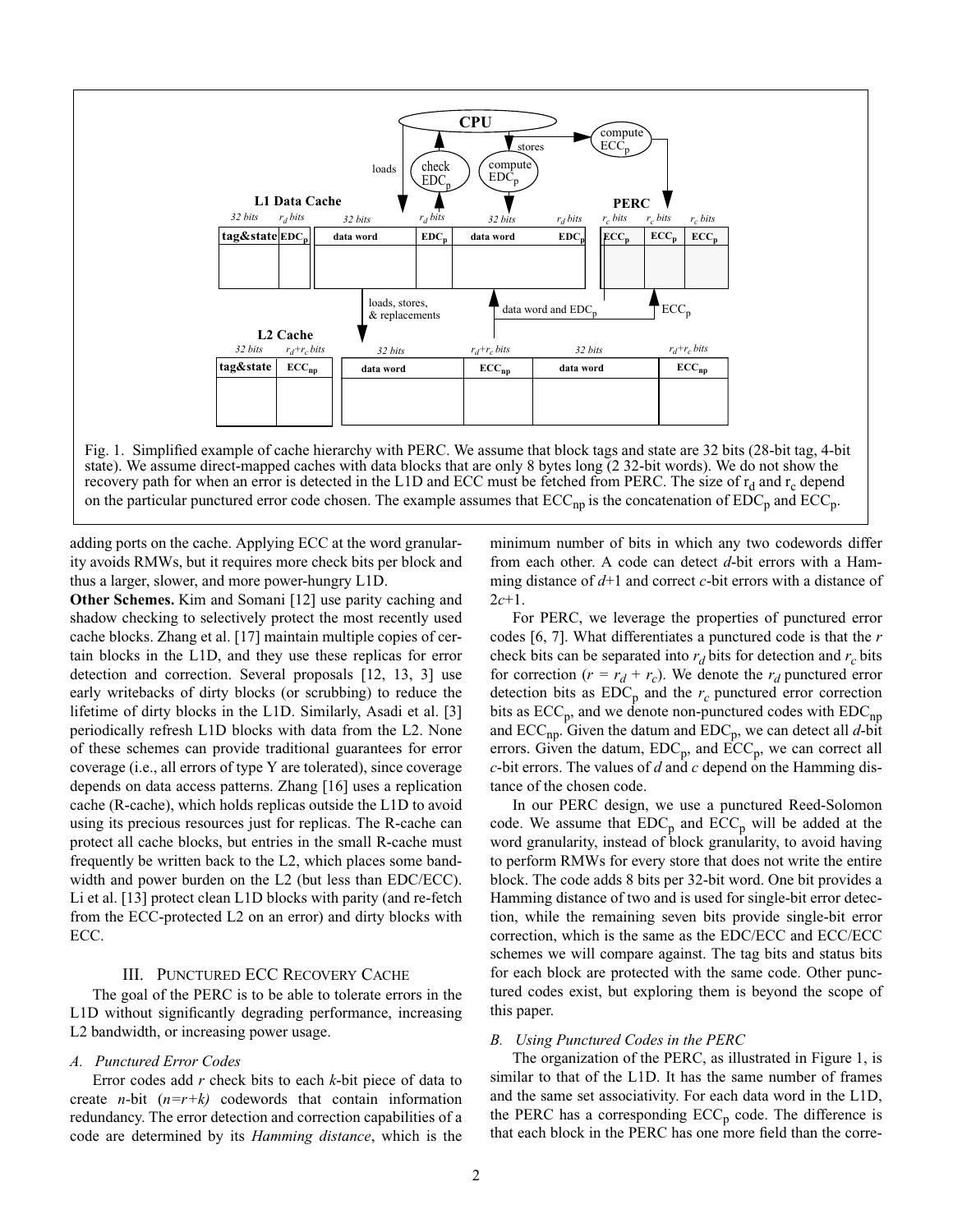

sponding block in the L1D, since it must hold the  $ECC<sub>P</sub>$  for that block's tags and state. In [Figure 1,](#page-1-1) we show a system in which the data word and the tag/state happen to be the same size. The number of  $EDC<sub>p</sub>$  and  $ECC<sub>p</sub>$  bits ( $r<sub>d</sub>$  and  $r<sub>c</sub>$ , respectively) are a function of the desired amount of error detection/correction capability.

The operation of the PERC is as follows:

- Load hit in L1D: Read data and EDC<sub>p</sub> from L1D. If EDC<sub>p</sub> indicates error, then recover (see below).
- Store hit in L1D: Write data and computed EDC<sub>p</sub> to L1D; write computed  $ECC_p$  to PERC.
- Replacement from L1D to L2: Read data word and EDC<sub>p</sub> from L1D and read  $ECC_p$  from PERC. Write this combined block into L2. Assumes that  $ECC_{np}$  is concatenation of  $\mathrm{EDC}_\mathrm{p}$  and  $\mathrm{ECC}_\mathrm{p}$ .<sup>1</sup>
- **•**Fill from L2 to L1D to satisfy L1D miss: Read block from L2, placing data word and  $EDC_p$  in L1D and placing  $ECC_p$  in PERC.
- Recover from error detected during L1D load: Read ECC<sub>p</sub> from PERC and use it with data block and  $EDC<sub>p</sub>$  to correct error; provide corrected data word to processor; store corrected data and  $EDC<sub>p</sub>$  to  $L1D$ ; store  $ECC<sub>p</sub>$  to PERC.

The key to achieving our goals is that the PERC allows us to keep the  $ECC_p$  bits out of the L1D. With PERC we can use stronger ECC codes than with ECC/ECC while achieving the same performance as an ECC/ECC system with less error correction capability, since the  $ECC_p$  bits are in the PERC and thus do not impact the L1D access latency. Moreover, we can save power and die area by not keeping status bits in the PERC, since they will always mirror those in the L1D. PERC does not affect the L1D access time except by adding extra capacitive load to the data bus that carries store data to the L1D. The PERC is a write-only structure except during L1 writebacks and in the uncommon case that an error is detected by the  $EDC_p$ . Only then do we read from the PERC. In this scenario, we must wait for all outstanding writes to the PERC to complete before recovering the data. Since replacements are fairly



<span id="page-2-2"></span>Fig. 2. L1D access latency as function of cache size Fig. 3. L1D access latency as function of error detection/correction capability

<span id="page-2-3"></span>

<span id="page-2-1"></span>

| clock frequency         | 3 GHz                                                                               |
|-------------------------|-------------------------------------------------------------------------------------|
| pipeline depth          | 12 stages                                                                           |
| pipeline width          | 4                                                                                   |
| instr fetch buffer      | 40 entries                                                                          |
| instr window            | 64 entries                                                                          |
| load-store queue        | 64 entries                                                                          |
| reorder buffer          | 128 entries                                                                         |
| functional units        | 4 integer ALUs (1 cycle), 1 integer<br>mult/div $(7/12)$ , 2 load/store units $(1)$ |
| floating point<br>units | 4 FP ALUs (4 cycles), 1 FP mult/div<br>(4/12)                                       |
| branch predictor        | gshare: BHT is 4096 entries, BHT<br>entry is 2-bit counter, BHR is 8 bits           |
| registers               | 192                                                                                 |
| L1 D-cache              | 64K total size, 2-way, 32B blocks, 2<br>ports, 3-cycle latency                      |
| L1 I-cache              | 64K total size, 2-way, 32B blocks, 2<br>ports, 3-cycle latency (pipelined)          |
| L <sub>2</sub> cache    | 1M total size, 16-way, 64B blocks, 1<br>port, 8-cycle latency (pipelined)           |
| main memory             | 150-cycle latency                                                                   |

uncommon and error recovery is rare, this small amount of waiting is unimportant.

# IV. EXPERIMENTAL EVALUATION

<span id="page-2-0"></span>We compare the following five single-error correcting schemes to each other and to an unprotected cache (denoted *Unprotected*): EDC/ECC on the word granularity (*EDC-word*), ECC/ECC on the block granularity (*ECC-block*), ECC/ECC on the word granularity (*ECC-word*), an 8-entry *R-cache* [16], and *PERC*. We evaluate these schemes in the common error-free case, since errors are rare and thus have negligible impact.

<sup>1.</sup> Many punctured error codes exist for which this is true.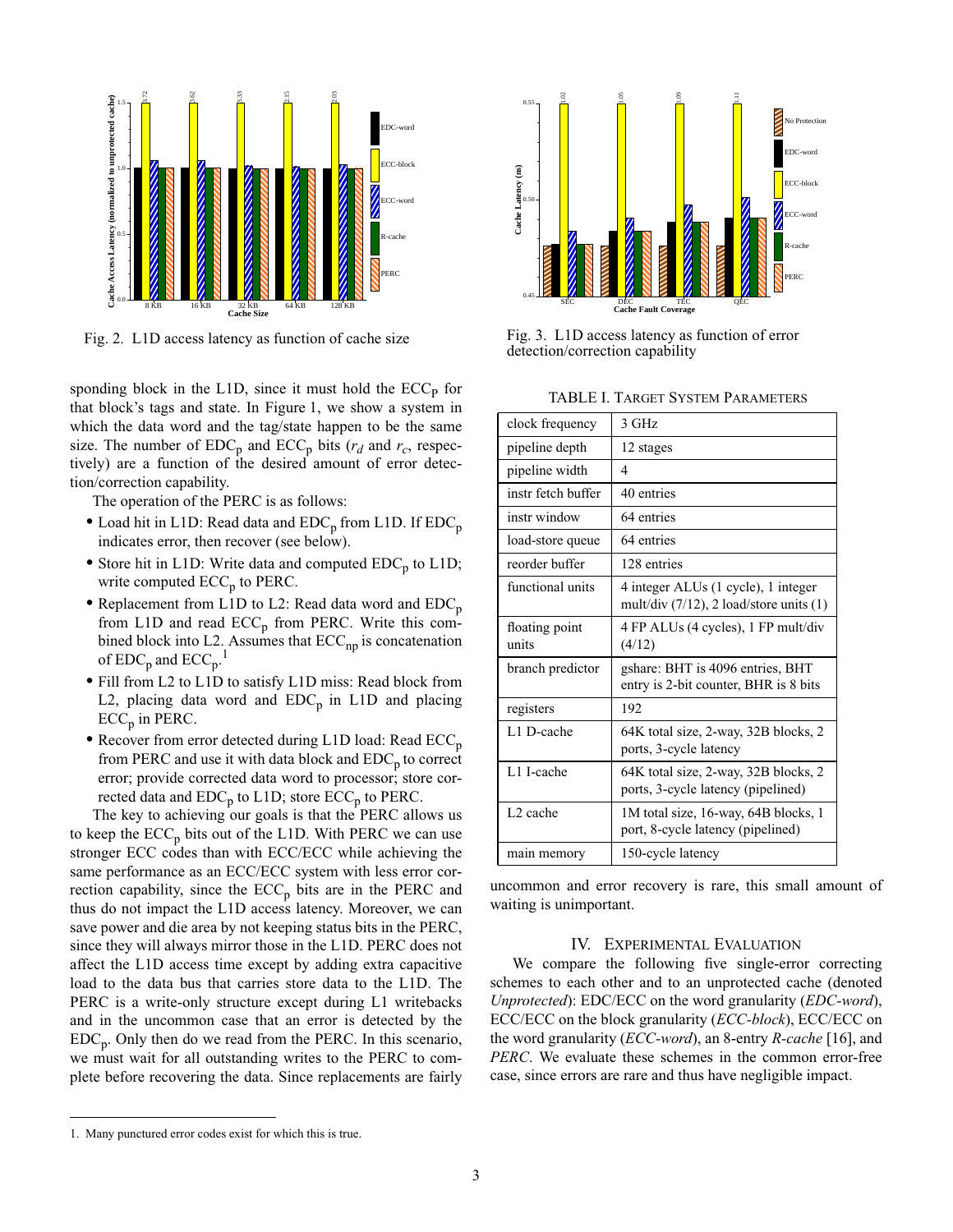#### *A. Methodology and System Model*

We use CACTI 3.0 [10], modeling 90nm technology, to determine the latency and power consumption of the cache structures. Using the cache latencies generated by CACTI, we simulate the microprocessor using SimpleScalar 4.0 [4]. We simulate all of the SPEC CPU benchmarks with the reference inputs, and we use single SimPoints [14] (100M instructions) to sample their executions. [Table I](#page-2-1) describes our microprocessor.

#### *B. Performance*

In [Figure 2,](#page-2-2) we plot L1D latency as a function of the cache's size, and we normalize the latencies to those of unprotected caches. When we refer to a cache as being 64 KB, for example, we mean that the actual data blocks comprise 64 KB. The tags, state, and error code bits are not counted as part of that 64 KB, but these extra bits affect the cache's access latency, power, and area.

We observe that access latencies are similar for all schemes except ECC-block. As expected, the cache access latencies for the R-cache and PERC are similar to that of EDC-word, which is less than a 1% increase compared to Unprotected.

ECC-word is less than 10% slower than Unprotected because the access latency is generally determined by the data array's word-line decoder [2]. As we add bits to each word for ECC-word, the word-line becomes longer and its capacitance increases. This extra capacitance slows the access somewhat, but not greatly.

The one exception to the cycle time being determined by the word-line decoder is ECC-block. For ECC-block, the cycle time is determined by the circuit driving the multiplexors which select which way should be returned. Because the entire block must be read from the cache, every bit in the block needs to be multiplexed.

We previously claimed that PERC can offer stronger error protection than ECC-word with the same L1D access latency, because the  $ECC_p$  bits are in the PERC instead of the L1D. In [Figure 3,](#page-2-3) we plot the absolute L1D access latency for various error correction strengths. In the figure, SEC, DEC, TEC, and QEC refer to Single, Double, Triple, and Quadruple Error Correction, respectively. For example, QEC can correct all errors of 4 bits or less. The results show that PERC with DEC has similar access latency as ECC-word with SEC, and PERC with QEC has similar latency as ECC-word with DEC. As transient error rates continue to increase and stronger error correction codes become necessary, this advantage of PERC could become important.

The impact of L1D latency on overall microprocessor performance is shown in [Figure 4](#page-4-0). Differences between benchmarks are mostly due to differing demands on the L1D and differing abilities to overlap useful work while waiting for cached data. As expected from the results in [Figure 2,](#page-2-2) ECCword and PERC have comparable performance to Unprotected. Also unsurprisingly, ECC-block performs poorly. The other schemes, even those with comparable cache access latencies, sometimes suffer in overall performance because of the extra bandwidth demands they place on the L2 cache. EDC-word and the R-cache, on average, only degrade performance by about 5-10%, but the slowdown is as much as 50% on the benchmark *apsi*.

#### *C. L2 Cache Bandwidth*

One motivation for PERC is that it reduces pressure on the L2 cache by not requiring a write-through L1D like EDCword. In [Figure 5,](#page-5-0) we plot the mean L2 bandwidth for each benchmark for error protection scheme. Neither ECC scheme nor PERC requires any additional L2 bandwidth. In fact, ECCblock uses far *less* bandwidth, because its performance is so much worse (i.e., it transfers the same number of bytes to the L2 but over a much longer time period). EDC-word and the Rcache require substantially more L2 bandwidth than Unprotected. These increases in L2 bandwidth represent either a large cost (more L2 ports) or a decrease in performance due to contention for the L2. In general, the benchmarks with the greatest increases in L2 bandwidth exhibit the most performance degradation, but some benchmarks with very low Unprotected L2 usage (e.g., *crafty*) can tolerate a large percentage increase.

#### *D. Power Consumption*

In [Figure 6](#page-6-0), we plot the common-case, error-free power usage per L1D access of each scheme as a function of the cache size, normalized to the power of Unprotected. For EDCword, this power includes the average additional power used for write-throughs to the L2. To compute this, we use the mean fraction of stores, which is 24.9% of all cache accesses, and multiply this by the power consumed by an L2 access. For the R-cache, the power includes the power used by the R-cache itself, as well as power used for additional writebacks to the L2 (beyond those performed by Unprotected). For PERC, the power includes the power used by the PERC for stores, replacements from the L1D to the L2, and fills from the L2 to the L1D.

ECC-word and PERC use power that is comparable to Unprotected, although PERC consistently uses less power than ECC-word. EDC-word uses more power because of the additional write-throughs to the L2. ECC-block uses more power than these two schemes because of how many bits need to be accessed. The R-cache uses 30-61% more power than Unprotected just for R-cache accesses, even though it is a small structure, due to its full associativity. This corroborates research which has shown that fully associative structures can use as much as five times as much power as similarly sized RAMs [8]. Moreover, the R-cache scheme uses a significant amount of extra power at the L2.

#### *E. Die Area*

While area is generally not the most critical resource in most systems, we want to make sure that no design uses an egregious amount of area. In [Figure 7,](#page-6-1) we plot the area (normalized to Unprotected) required to store the L1D data and error protection bits for a cache that can tolerate single-bit errors, as a function of the cache size (including auxiliary structures, such as the R-cache or PERC). We see that ECCblock is usually the largest (except for the 64KB cache size) due to the need to output more bits. Conversely, EDC-word has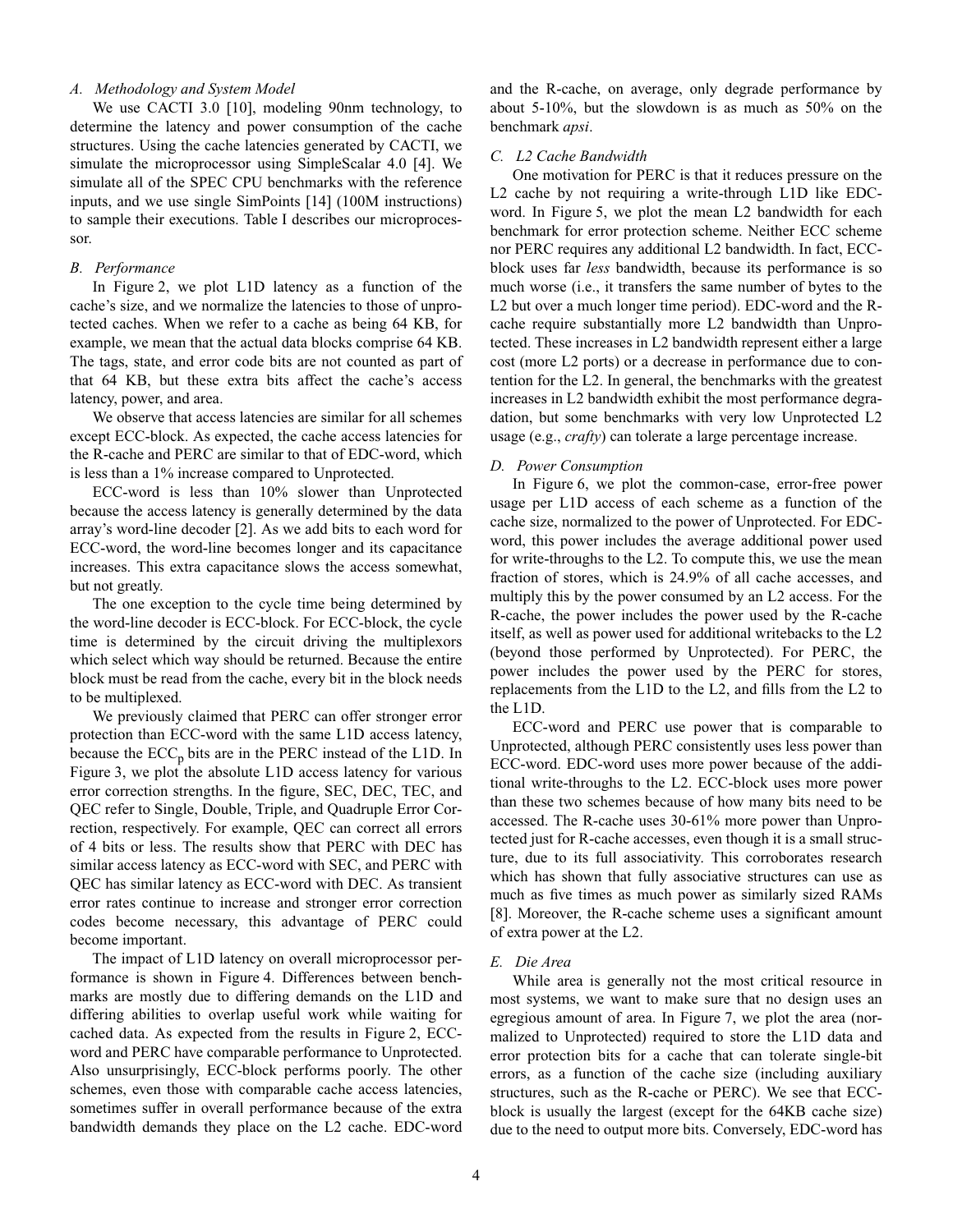

<span id="page-4-0"></span>a very small overhead of just one bit per word. In between these extremes, the relative overheads of the other three schemes vary based on the size of the cache. We believe these results show that any of these schemes are acceptable from an area consideration.

# V. CONCLUSIONS

Our experimental results show that using ECC on the word granularity in the L1D cache is almost always preferable to the other prominent technique of using EDC on the L1 with ECC on the L2. Our evaluation of PERC shows that it achieves per-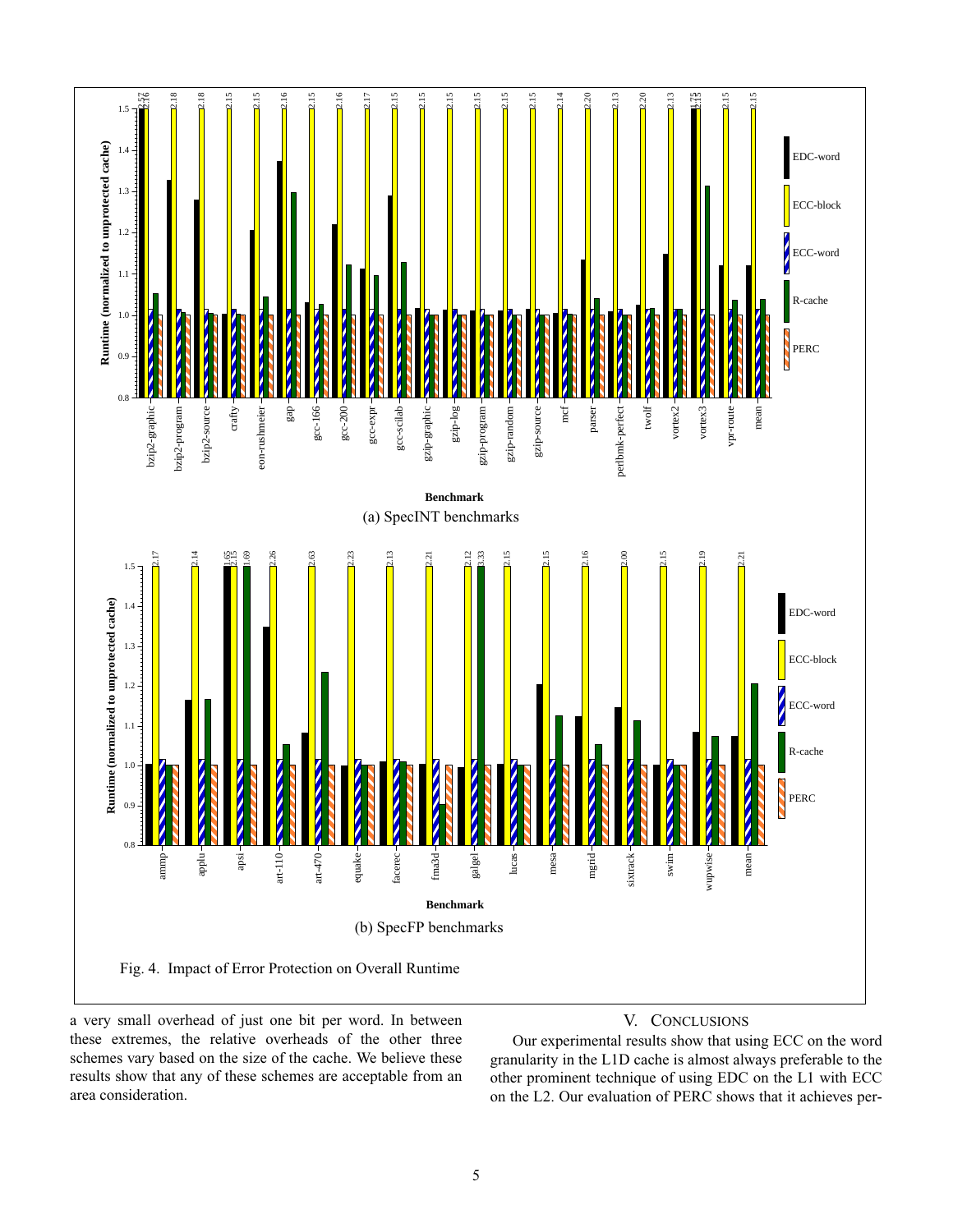

<span id="page-5-0"></span>formance that is comparable to these two existing approaches, while using the same bandwidth as ECC (which is the same as for an unprotected cache) and slightly less power than ECC. Moreover, PERC can offer performance advantages over ECC/ECC in three scenarios: (1) if stronger error correction codes are desired, (2) if the additional bits for ECC (as compared to EDC) would require a change in the geometry of the L1D, because this change in geometry could significantly slow down the L1D, and (3) if, for future technologies, the additional bits for ECC (as compared to EDC) cause significant slowdown.